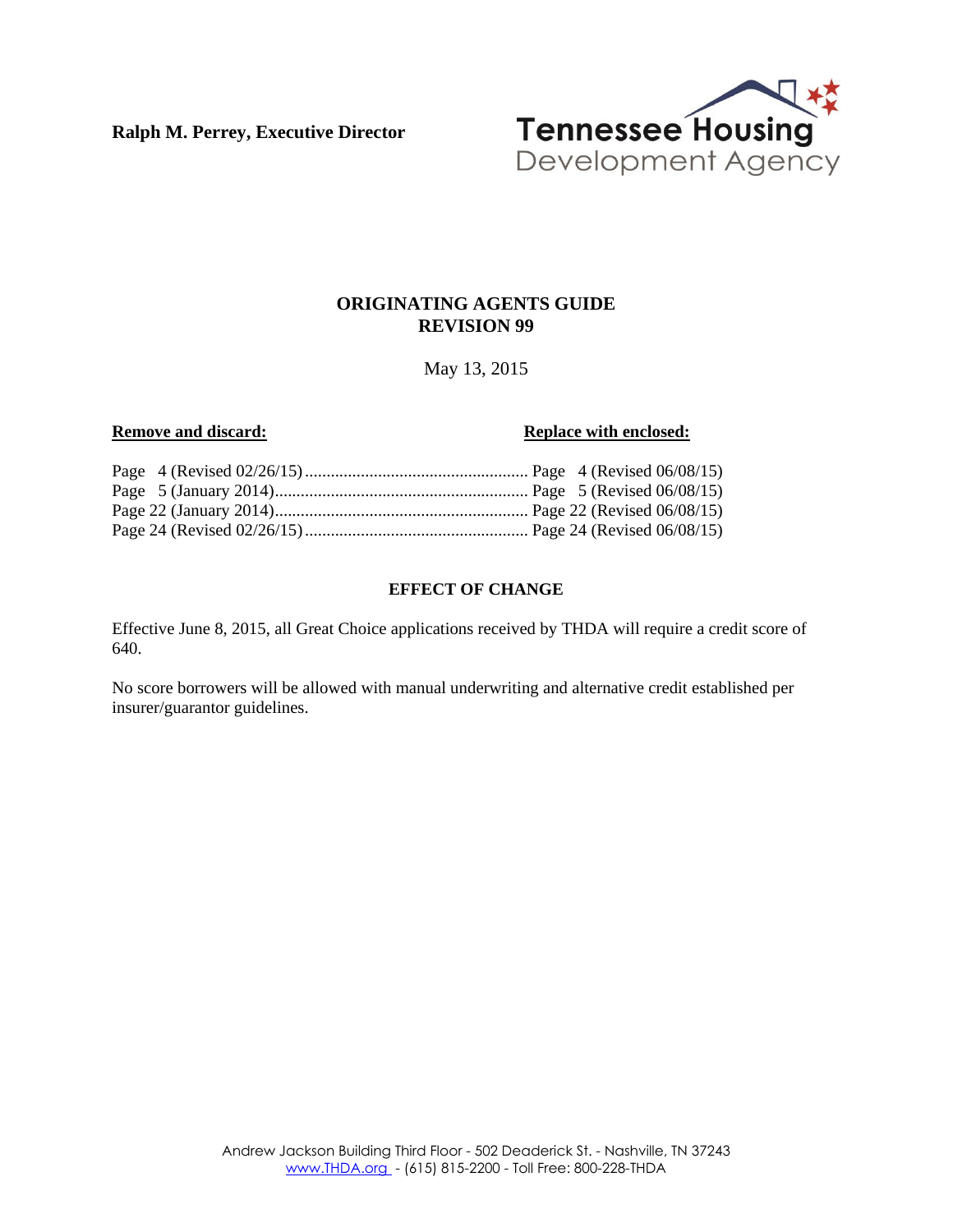

# **Originating Agents Guide**

## JANUARY 2014

Latest Revision: 06/08/15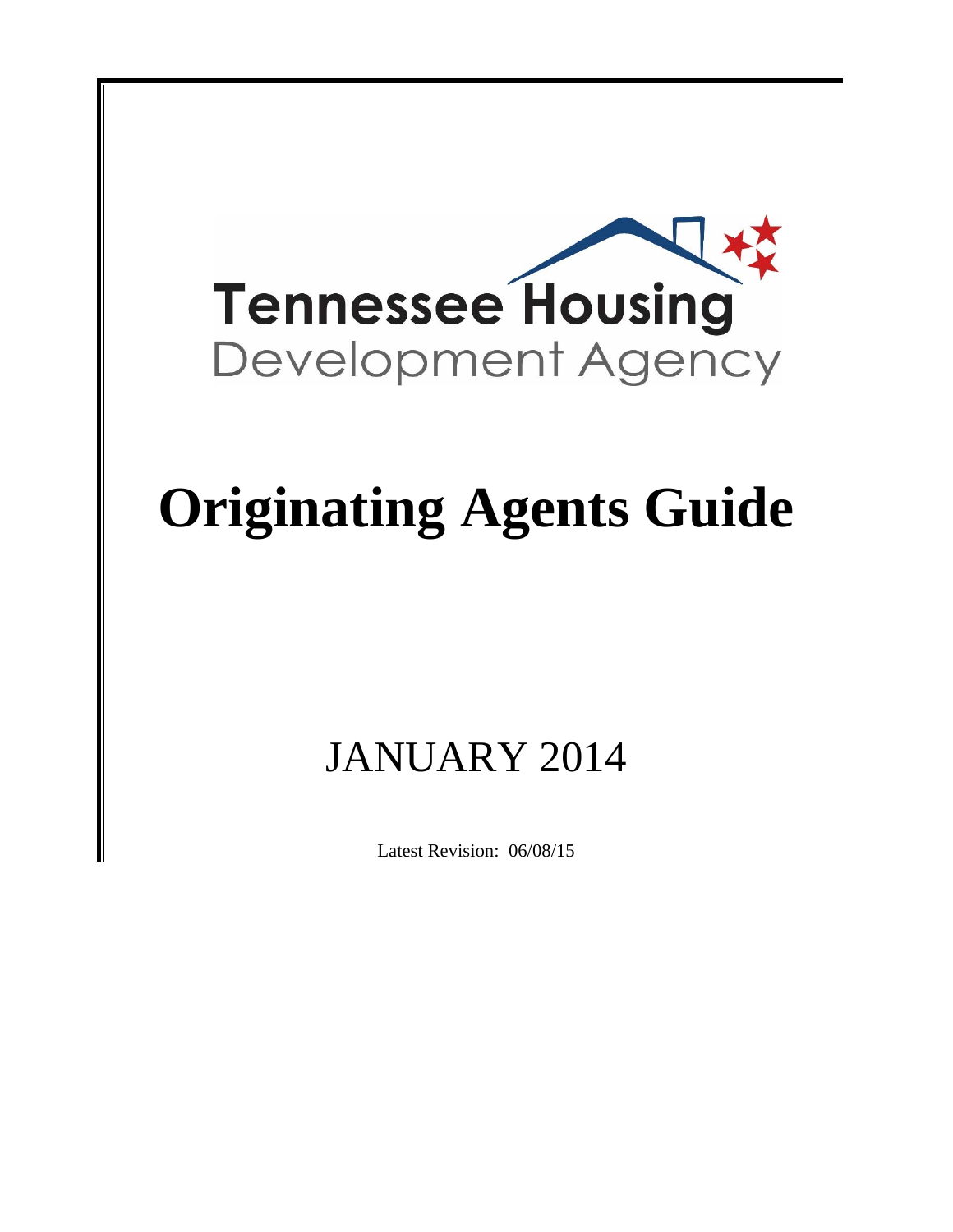#### **B. Great Choice Plus: Down Payment/Closing Cost Assistance Loan**

This loan offers down payment and closing cost assistance to first-time homebuyers at no interest but secured by a second deed of trust. This loan is available only with the THDA Great Choice first mortgage loan. The Great Choice Plus loan is a 0% interest rate, deferred payment, forgiveable second lien. The second mortgage loan is forgiven from year 11 through year 15 at 20% per year.

| <b>Eligible Borrower</b>        | Homebuyer obtaining THDA Great Choice Loan                                                                                                                                                                                                                                                                             |  |  |
|---------------------------------|------------------------------------------------------------------------------------------------------------------------------------------------------------------------------------------------------------------------------------------------------------------------------------------------------------------------|--|--|
| <b>Maximum Household Income</b> | THDA Great Choice Program Limits apply                                                                                                                                                                                                                                                                                 |  |  |
| <b>Maximum Loan Amount</b>      | Up to 4% of Purchase Price                                                                                                                                                                                                                                                                                             |  |  |
| <b>Interest Rate</b>            | 0%                                                                                                                                                                                                                                                                                                                     |  |  |
| <b>Loan Term</b>                | 15 year deferred, forgiveable                                                                                                                                                                                                                                                                                          |  |  |
| <b>Underwriting Criteria</b>    | Borrowers must have 640 minimum credit score.<br>Must meet all other THDA Underwriting<br>Guidelines. Manual underwriting allowed per<br>THDA guide.                                                                                                                                                                   |  |  |
| <b>Pre-Payment</b>              | The Great Choice Plus loan is due in full upon 1 <sup>st</sup> mortgage<br>payoff, assumption, or refinance prior to year 11. From year 11<br>through year 15, the loan is forgiven at 20% per year. No pre-<br>payment penalty. No assumption of Great Choice Plus allowed,<br>with the exception of a VA assumption. |  |  |
| <b>Allowable Fees</b>           | Normal and customary 2 <sup>nd</sup> mortgage fees                                                                                                                                                                                                                                                                     |  |  |
| <b>Closing Documents</b>        | Great Choice Plus Note and Deed of Trust in the name of THDA                                                                                                                                                                                                                                                           |  |  |
| <b>Homebuyer Education</b>      | Required prior to closing on THDA Great Choice Plus<br>and Homeownership for the Brave Loans                                                                                                                                                                                                                           |  |  |
| <b>Servicing</b>                | No monthly second mortgage payment is collected.                                                                                                                                                                                                                                                                       |  |  |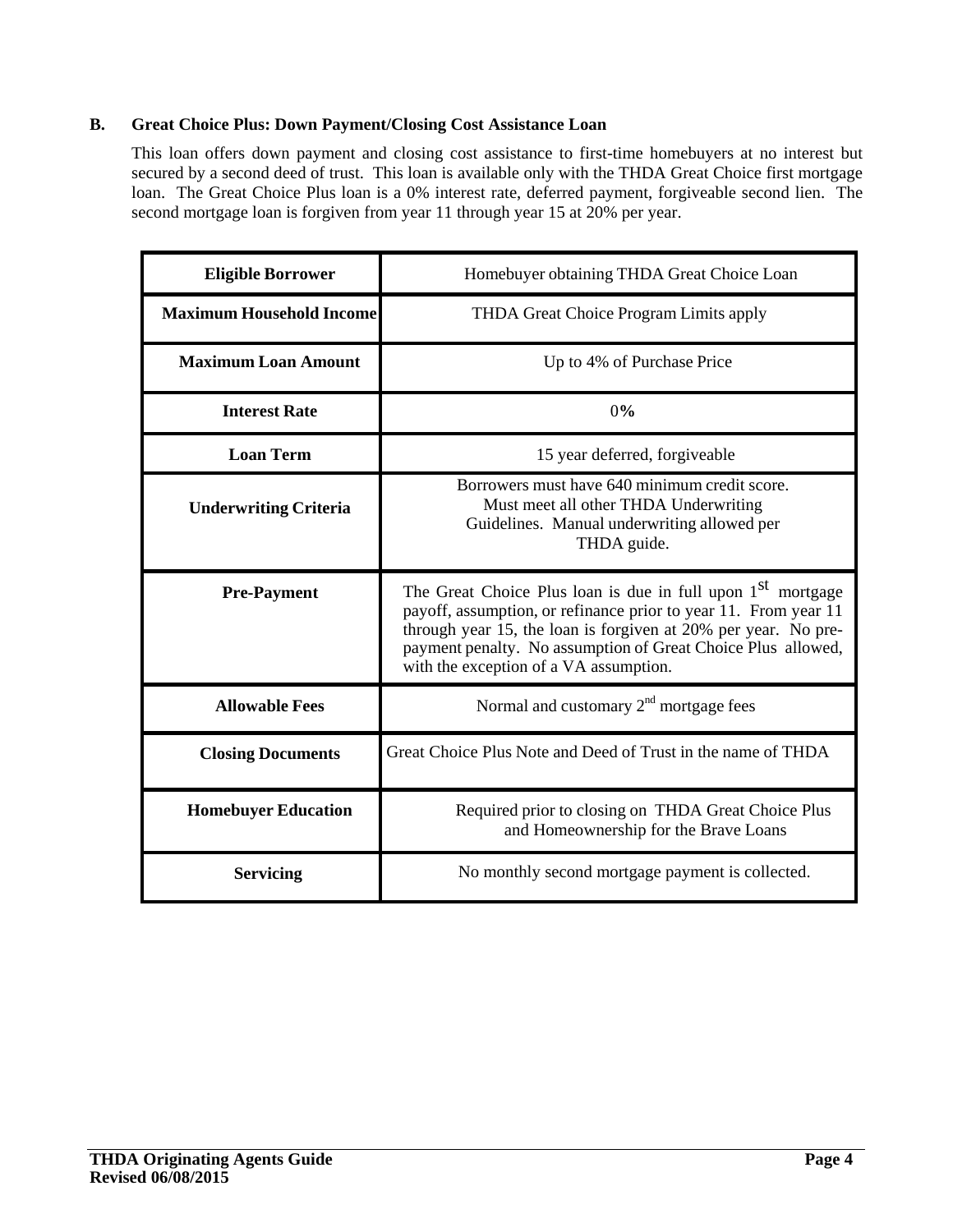### **C. THDA Veterans Homeownership for the Brave Loan Program**

This loan program offers a below market interest rate to qualified members of the United States military, National Guard, Veterans and some spouses. A 50 basis point rate reduction will apply to the Great Choice, based on the current rate at time of loan submission.

|                                     | THDA Veterans Homeownership for the Brave Program                                                                                                                                                                                                                                                                                                                                                                                                                                  |
|-------------------------------------|------------------------------------------------------------------------------------------------------------------------------------------------------------------------------------------------------------------------------------------------------------------------------------------------------------------------------------------------------------------------------------------------------------------------------------------------------------------------------------|
| <b>Maximum Loan Amount</b>          | Not to exceed current THDA acquisition limits                                                                                                                                                                                                                                                                                                                                                                                                                                      |
| <b>Purchase product only</b>        | Refinance and second liens ineligible                                                                                                                                                                                                                                                                                                                                                                                                                                              |
| <b>Maximum LTV</b>                  | Subject to FHA, VA, and USDA/RD Guidelines. Conventional Loans 78% LTV<br>or less.                                                                                                                                                                                                                                                                                                                                                                                                 |
| <b>Underwriting guidelines</b>      | FHA, VA, USDA, and Conventional underwriting guidelines through D.U. apply<br>except as modified by THDA product guidelines. Manual Underwriting acceptable<br>with no credit score available.                                                                                                                                                                                                                                                                                     |
| <b>Eligible Borrowers</b>           | All Veterans<br>$\bullet$<br>Active Duty Military (including those in their first tour of duty)<br><b>Retired Military</b><br>Active Duty Reservists or Reservists who have served 180 days or more active duty<br>If discharged or release was done so under conditions other than dishonorable<br>Spouse of Veteran or Surviving Spouse of Veteran                                                                                                                               |
| <b>Income</b>                       | Borrower's income must not exceed THDA current income limits per county.<br>Income will be calculated based on THDA current income guidelines. Borrower<br>must provide a DD-214 or most recent enlistment papers along with the most<br>recent LES for active duty military                                                                                                                                                                                                       |
| <b>First Time Homebuyer Rule</b>    | First Time Homebuyer Rule does not apply:<br>to "veterans" as defined in 38 U.S.C. Section 101, so long as the veteran did not<br>previously receive a bond finance mortgage under this exception and, generally,<br>includes anyone (a) who has served in the military and has been released under<br>conditions other than dishonorable or (b) who has re-enlisted, but could have been<br>discharged or released under conditions other than dishonorable.                      |
| <b>Minimum FICO requirement</b>     | 640                                                                                                                                                                                                                                                                                                                                                                                                                                                                                |
| <b>Maximum Debt to Income ratio</b> | 45%                                                                                                                                                                                                                                                                                                                                                                                                                                                                                |
| <b>Manual Underwriting</b>          | Income will be calculated based on current THDA guidelines. Borrower(s) with no<br>credit scores may be manually underwritten using non-traditional credit guidelines<br>in accordance with FHA, VA, and USDA/RD requirements to include those loans<br>with an FHA Scorecard with a decision response of Refer/Eligible if the decision<br>clearly states "No Score". If there are other risk factors stated other than "No<br>Score", THDA will not accept the loan application. |
| <b>Eligible Property</b>            | 1 unit single family residence, townhouse or condo                                                                                                                                                                                                                                                                                                                                                                                                                                 |
| Occupancy                           | Borrower/Co-borrower must occupy the property as their primary residence.                                                                                                                                                                                                                                                                                                                                                                                                          |
| Downpayment                         | Required downpayment is based on FHA, VA or USDA program guidelines. The<br>required downpayment for Conventional loans is 22%.                                                                                                                                                                                                                                                                                                                                                    |
| <b>Homebuyer Education</b>          | 8 hour Pre-purchase Homebuyer Education by a THDA approved Certified<br>Counseling Agency required                                                                                                                                                                                                                                                                                                                                                                                 |
| <b>Escrows</b>                      | Escrow waivers are not permitted. Escrow for taxes and insurance is required                                                                                                                                                                                                                                                                                                                                                                                                       |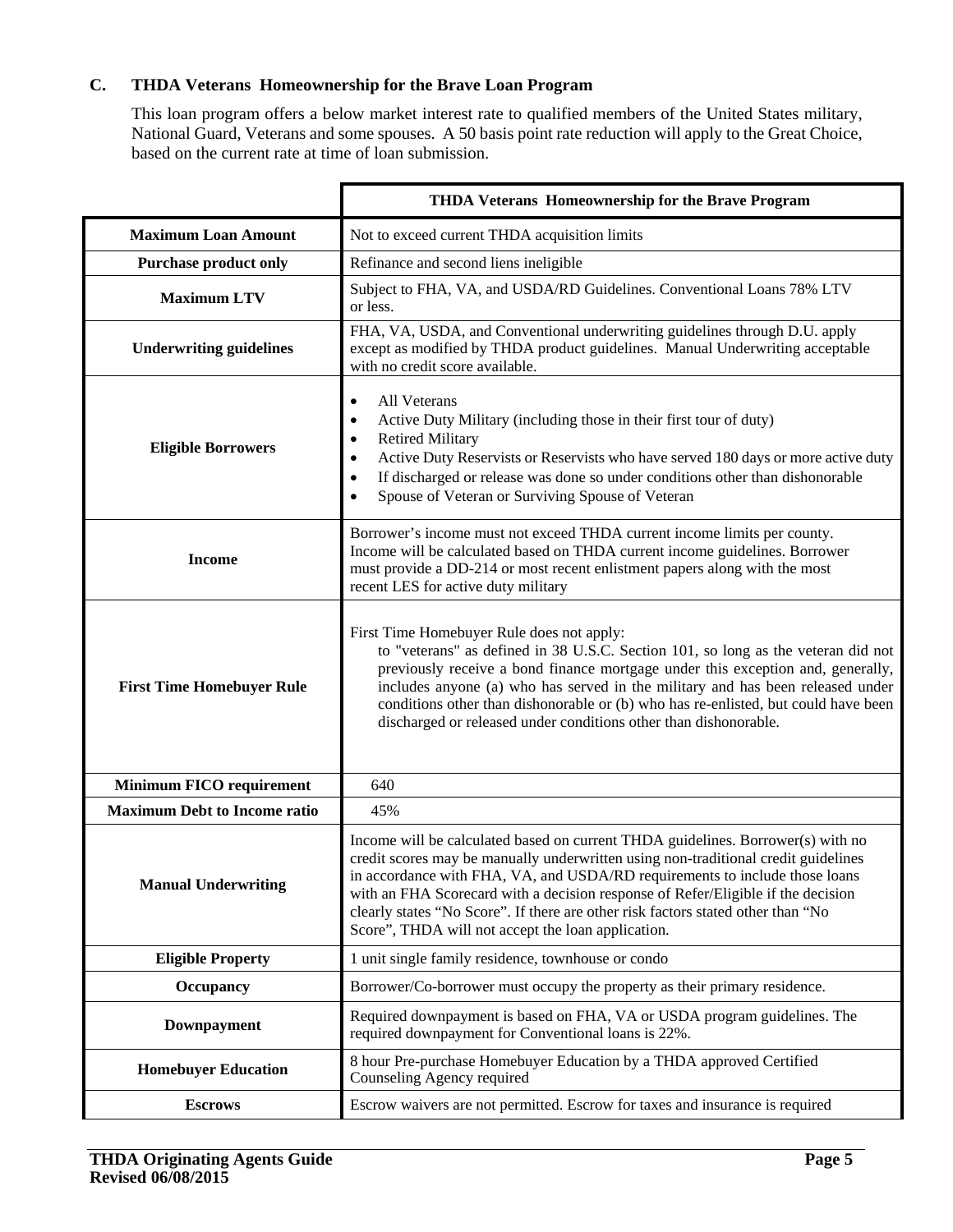- The victim/borrower does not have to purchase in the declared disaster areas.
- Find the listed Presidentially declared disaster areas at: www.fema.gov .
- The victim/borrower has to provide proof of permanent residence in the disaster area and proof of destruction of residence with the following recommended documents:
	- o Proof of permanent residence: valid driver's license, voter registration card, or utility bills;
	- o Proof of destruction of residence: an insurance report, an inspection report by an independent fee inspector or government agency (FEMA), or conclusive photographic evidence showing the destruction or damage.

The following properties are eligible: one unit detached homes, approved condominium projects, or spot loan condominiums. (Two, three, and four unit properties are not eligible to be purchased in this program.)

Closing costs and prepaids can be paid by the buyer, seller, Originating Agent, or through the THDA Great Choice Plus second mortgage loan program.

Standard FHA and THDA underwriting guidelines apply for qualification.

- 4. THDA will not accept applications from any applicant whose credit score is below 640. Borrower(s) with no credit scores, however, may be manually underwritten using nontraditional credit guidelines in accordance with FHA, VA or Rural Development requirements.
- 5. The total debt to income ratio must not exceed 45%. Debt to income ratio for manual underwriting must not exceed 43%.
- 6. Other Considerations
	- a. A Gift of Equity may be considered by THDA on a case-by-case basis on an existing home or new construction under certain circumstances. The terms of the Gift of Equity must be stated in the sales contract and must be from an immediate family member. Immediate family member is defined as parents, siblings and grandparents. If the home is proposed or under construction, the maximum loan cannot exceed the borrower's actual cost of construction plus the borrower's actual cost of the lot, both of which must be verified. THDA reserves the right to ask for or require additional documentation on any loan with a Gift of Equity.
	- b. For transactions involving estate sales wherein the Applicant is an heir, the maximum loan amount must be calculated after deducting the Applicant/heir's anticipated share of the sale proceeds.

#### **D. Security**

All THDA loans must be secured by a first lien on the property. In addition, at the option of the borrower, a Great Choice Plus loan for DPA/closing costs assistance may be provided. All Great Choice Plus loans must be secured by a second lien on the property.

#### **E. Loan Payment Terms**

#### 1. Great Choice

Great Choice loans must be fully amortized, with level payments, and must be for a term of 30 years. If a 30 year loan term exceeds the economic life of the property, as provided in the appraisal report, THDA may not approve the loan.